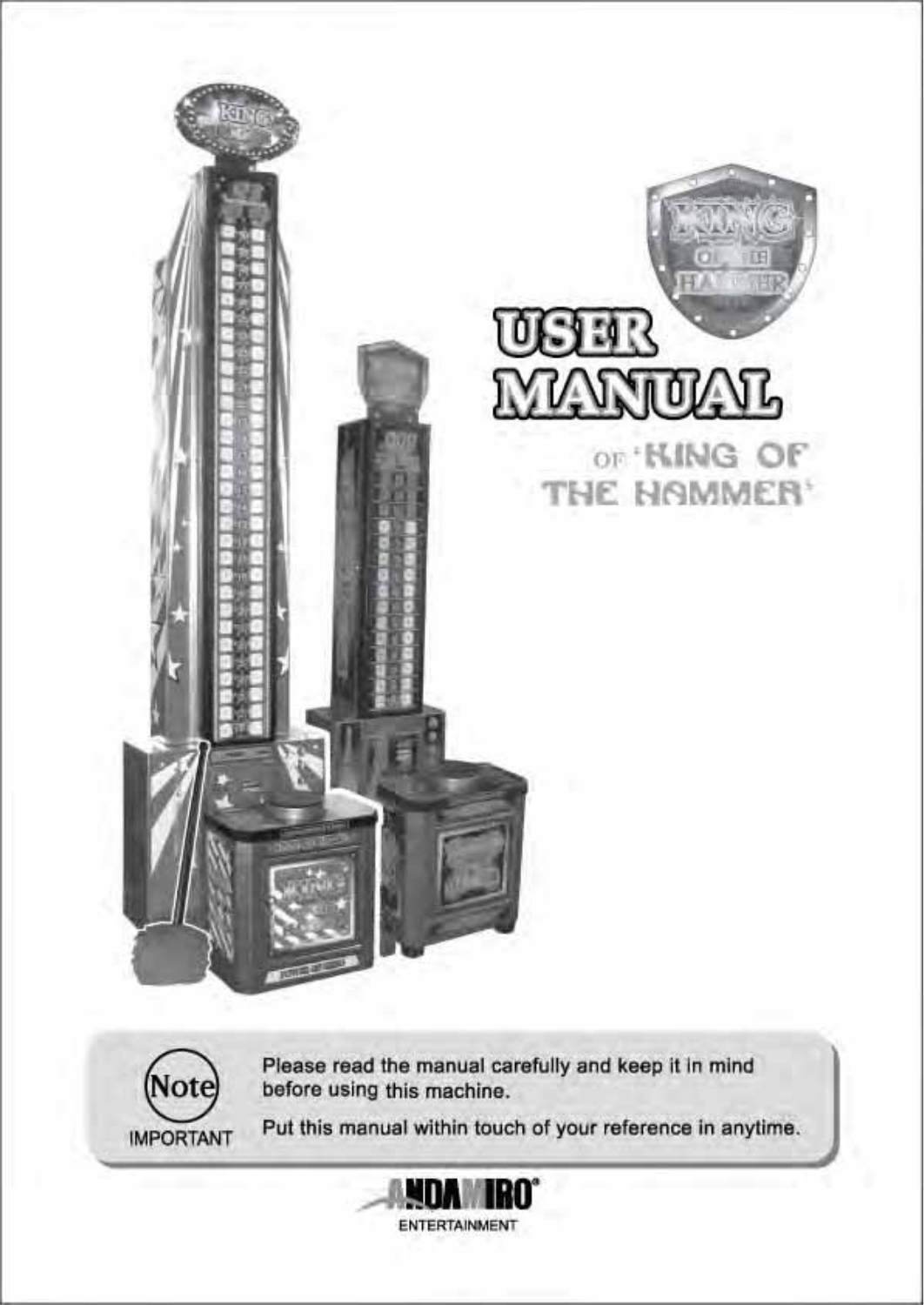

# **Contents**

| 1. Precautions |  |
|----------------|--|
|                |  |

What to check when you receive the product

Note for installation

Notes for transference

#### 2. Specifications

3. Product Composition & Name of Each Part

- Composition
	- $\Box$  Inside
- Inside of Hitting Plate

4. Sort of PCB and Circuit Diagram

- 5. How to Control and Set the Mode
- 6. Part List
- 7. Trouble Shooting & Maintenance
- B. How to Assemble
- 9. Image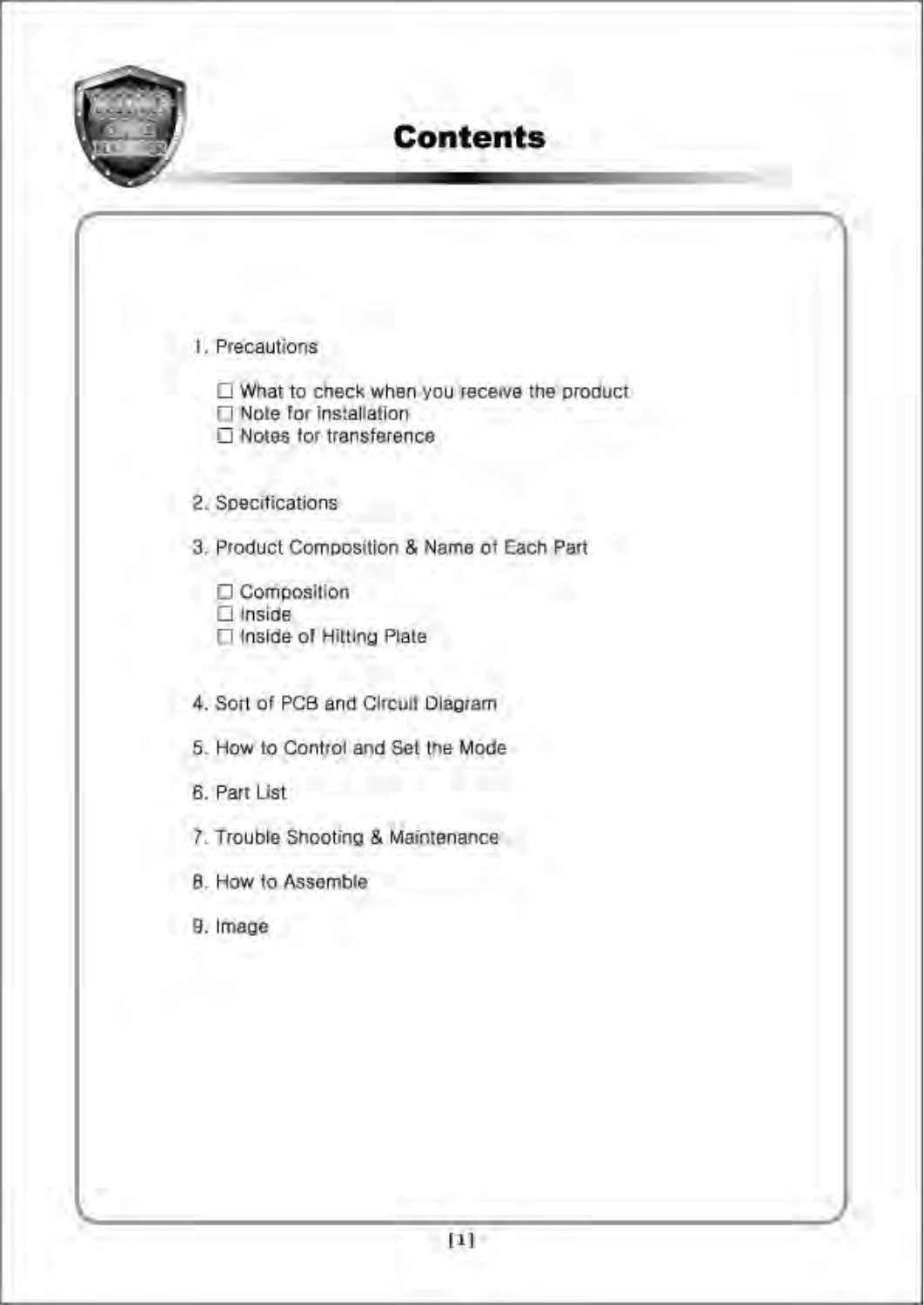

## **Precautions**

1. Precautions

Immediately after receiving the product

Make sure operating voltage and power consumption are the same as specifications of location. Incorrect use may cause malfunctions.

Notes for installation

A technician must install the product. Please, follow the instructions carefully.

To avoid fire and electrical shock, use proper interior wiring and do not overload any one electrical outlet.

To avoid injury, do not expose the power cord to high traffic areas where it can be stepped and/or tripped on.

Notes for transference

When transferring the product, do not damage the power cord. This could lead to a malfunction or accident.

To avoid sustaining damage to product and causing possible malfunction, package product tightly when transferring, as to not allow it to shift and/or move during transfer.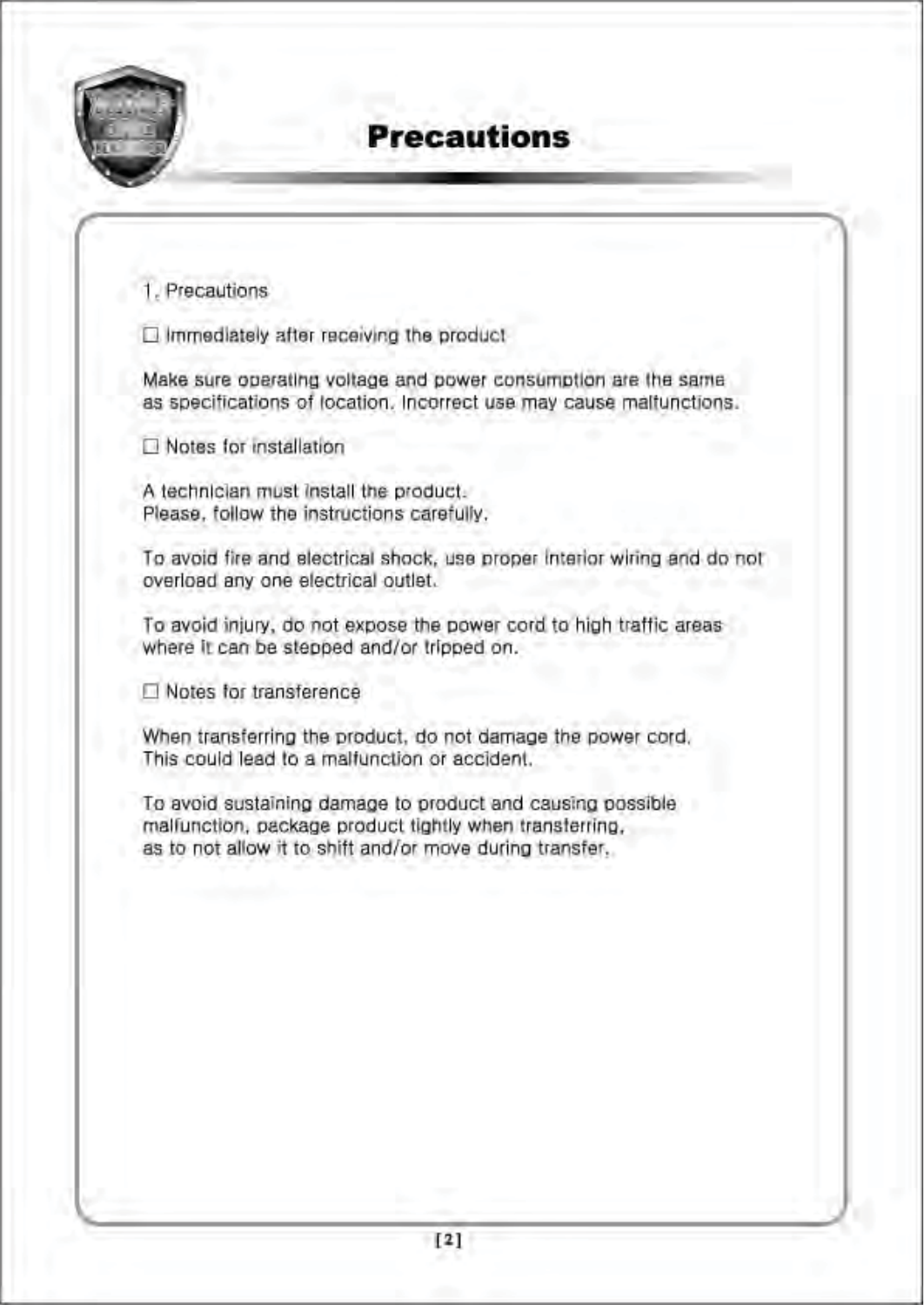

# **Specifications**

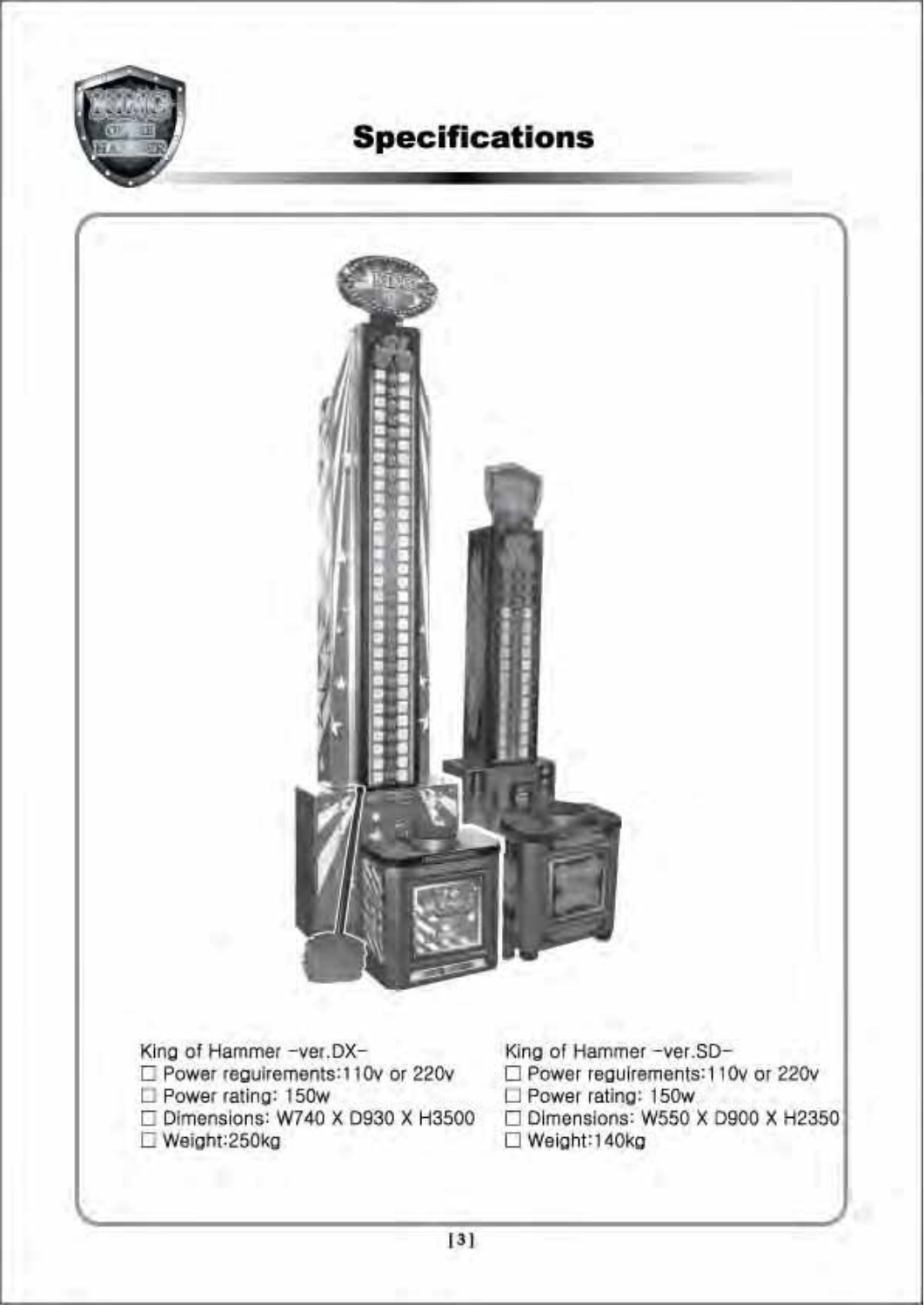

## **Product Composition & Name of Each Part**



- 1 Front Door
- 2 Hitting Plate
- 3 Urethane Hammer
- 4 Ticket Dispenser
- 6 Coin Box
- 6 FND
- 7 High Intensity LED
- 8 Second Coupling Device
- **E** Frame for fixing
- **@ Upper KEY**
- m Billboard A'SSY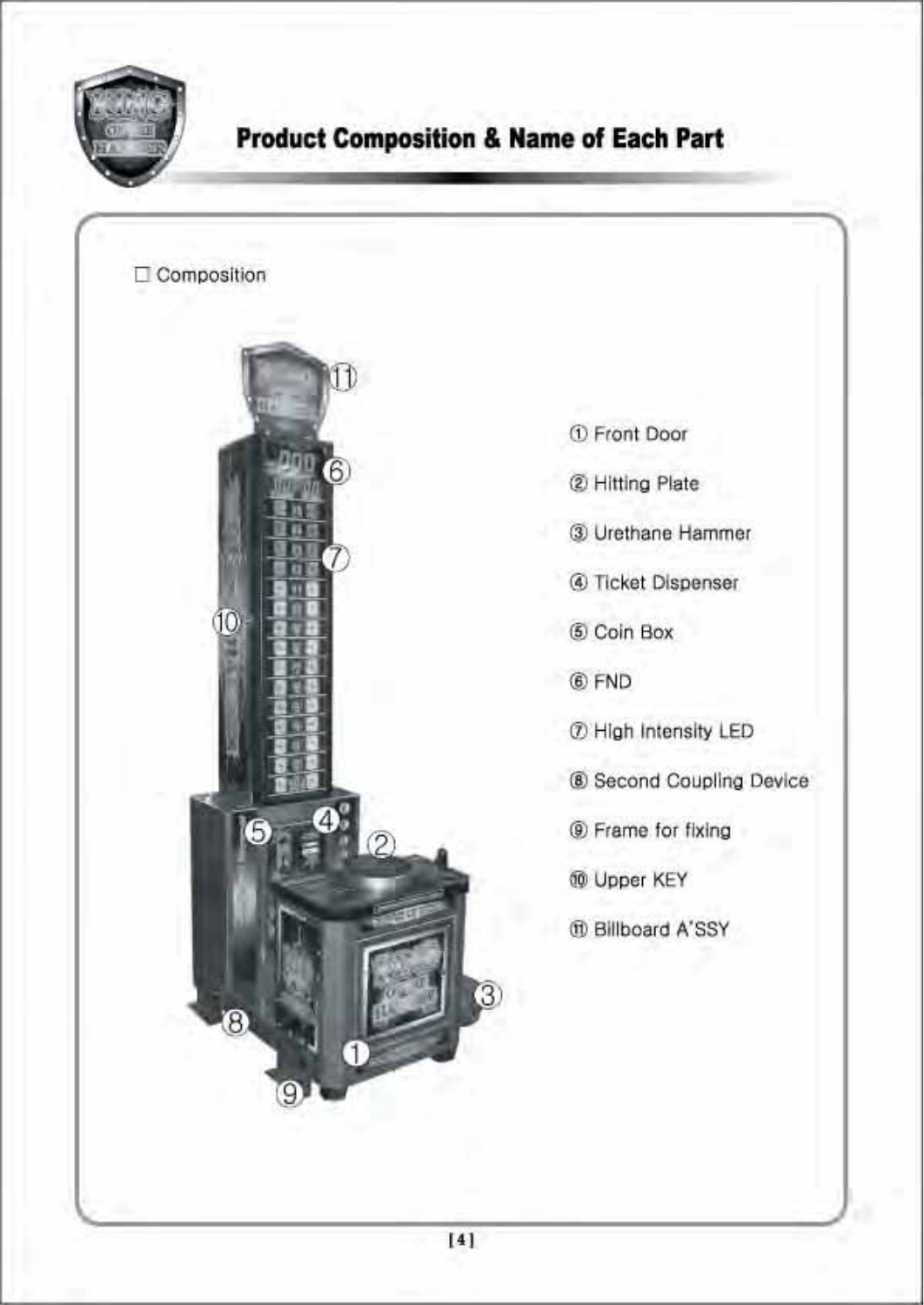

## **Product Composition & Name of Each Part**







1 Main PCB 2 Solenoid & High Intensity LED Sharing PCB **3FND PCB** 



1 Coin Box 2 Trans 30Counter and Sort of P/W & S/W





- 1 Solenoid
- 2 Processed part of
	- $\neg$ -shape
	- (Another name: grasshopper)
- 3 小 S.P
- 4150 Pin
- 5 Position sensor
- 6 Speed sensor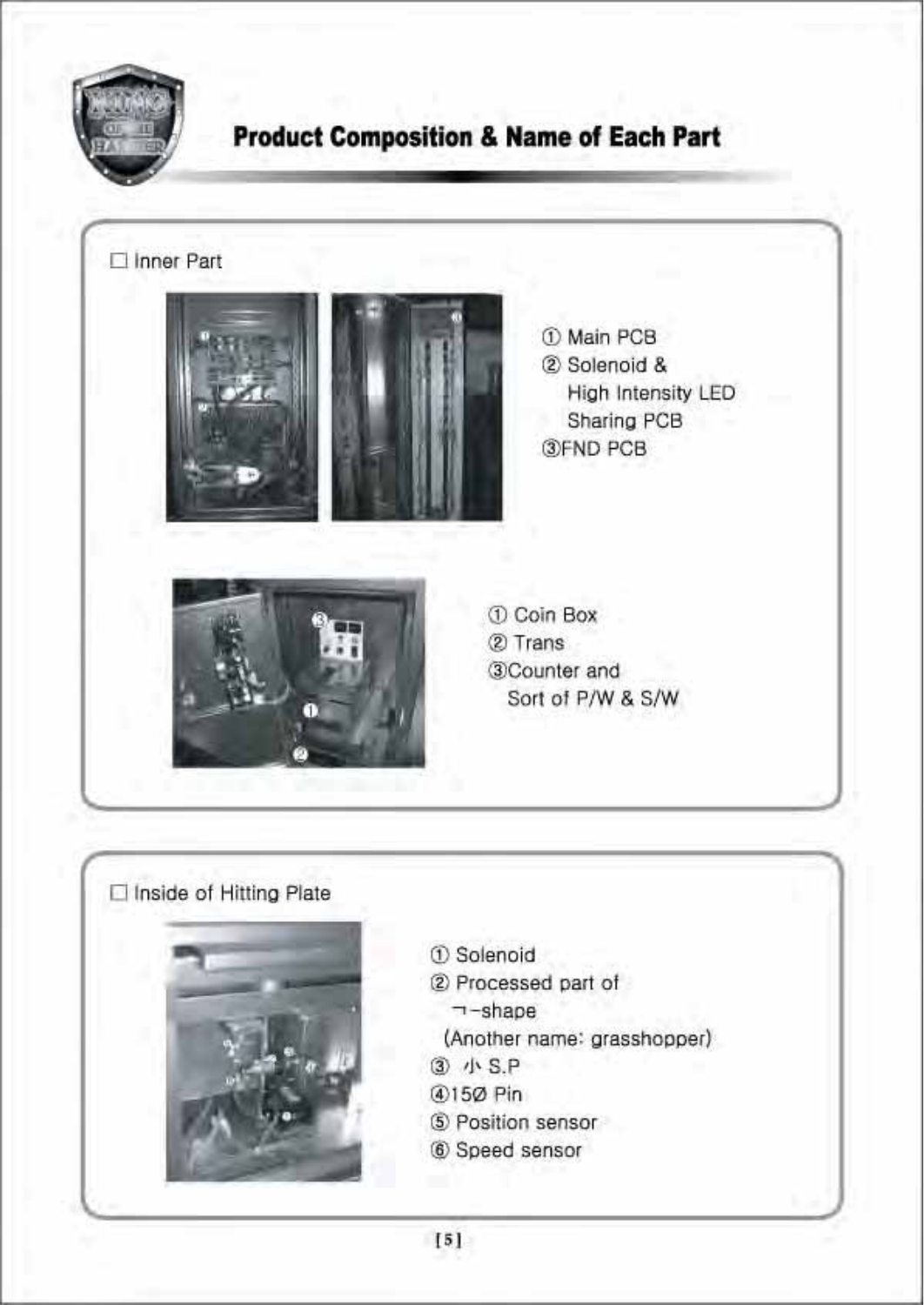

## **Sort of PCB and Circuit Diagram**

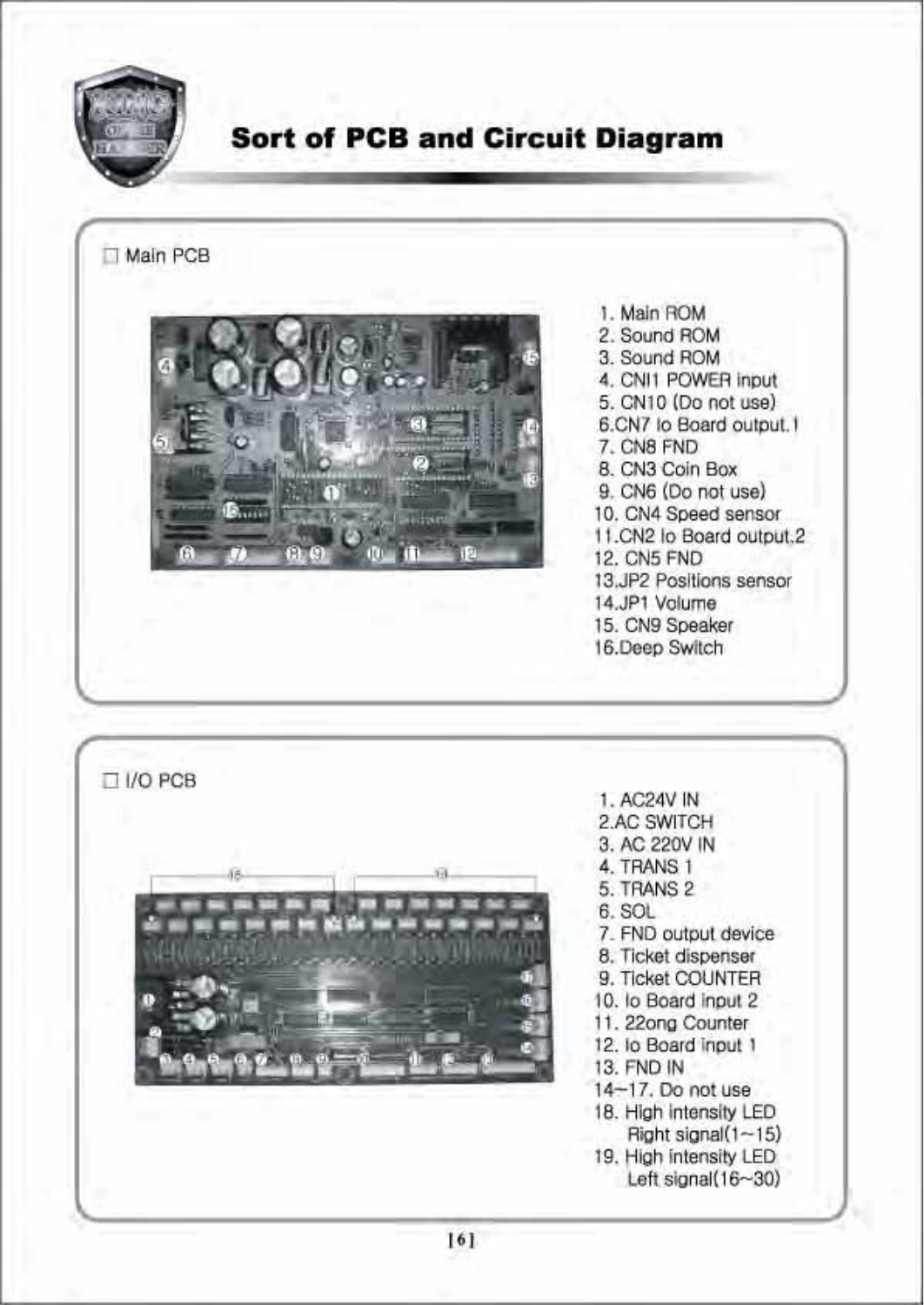#### 4-1. Circuit Diagram of Sort of PCB

 $\Box$  Main circuit diagram

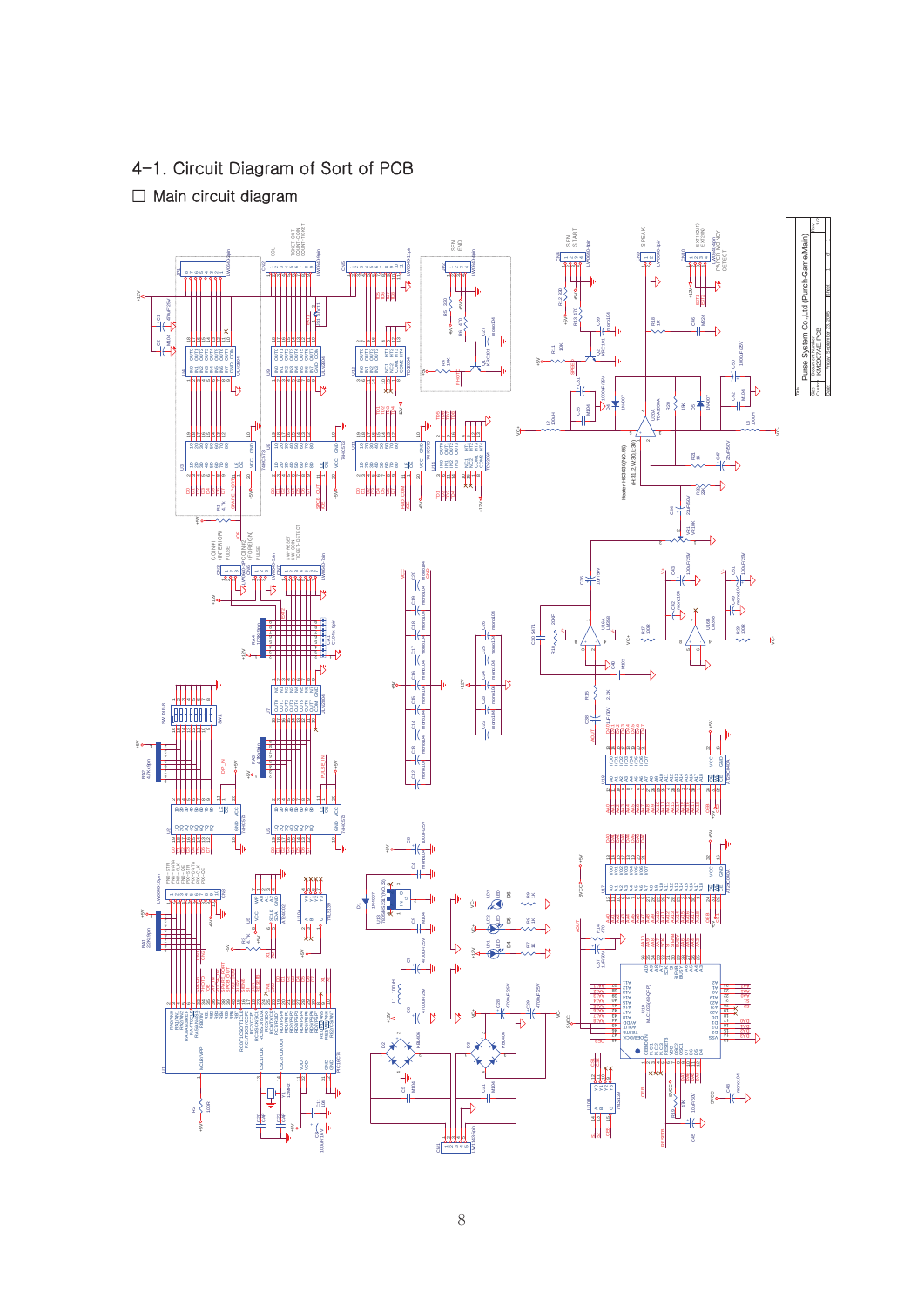#### $\Box$  Drive(I/O) Circuit Diagram





Date: Sheet of the contract of CDE of the Sheet of the Sheet of Sheet of Sheet of Sheet

Friday , August 26, 2005

|<br>|-<br>|







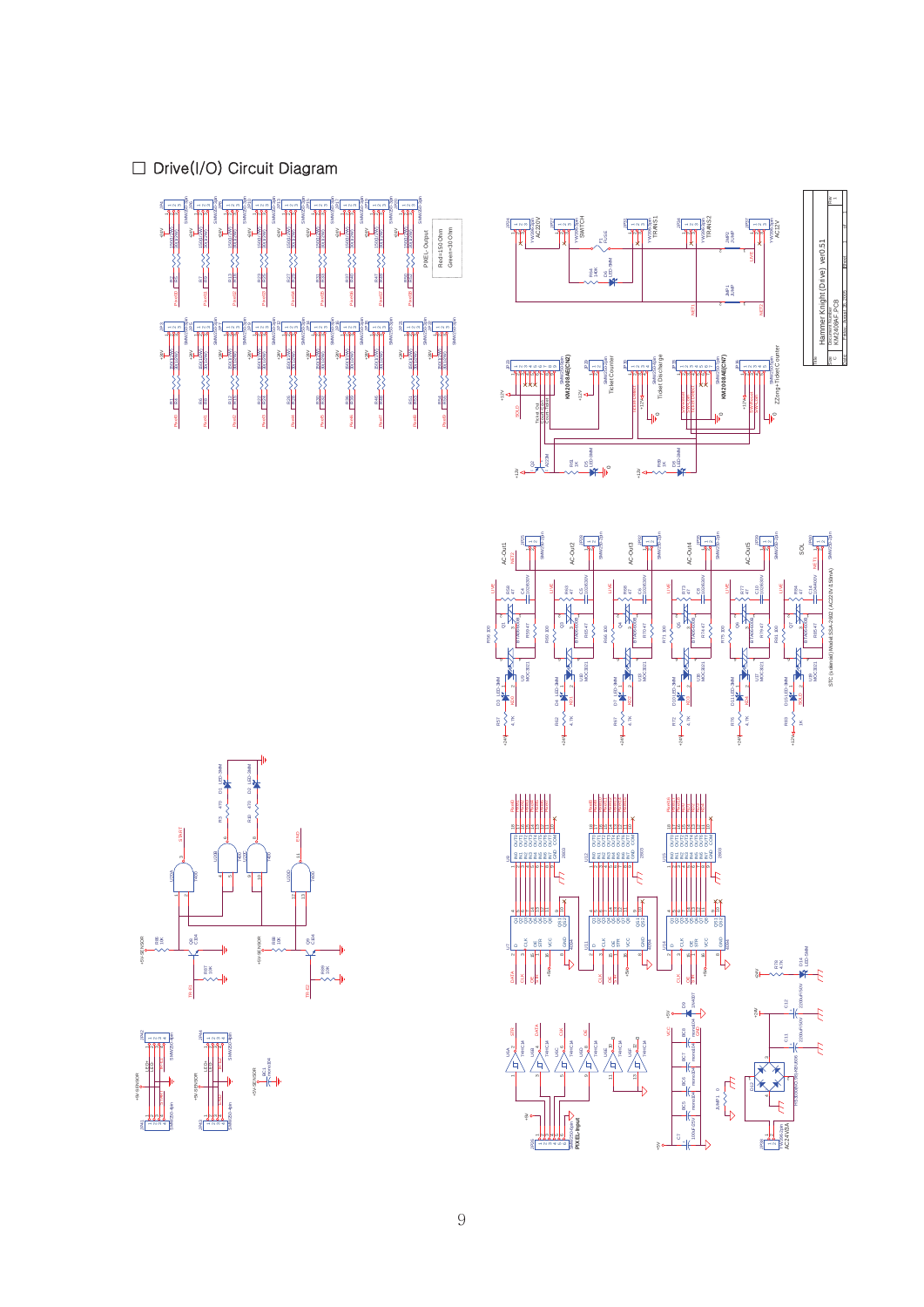#### $\Box$  FND (I/O) Circuit Diagram



|  |                             | Rev          |              |  |
|--|-----------------------------|--------------|--------------|--|
|  |                             |              |              |  |
|  |                             |              |              |  |
|  |                             |              |              |  |
|  |                             |              |              |  |
|  | Hammer Knight (FND) ver0.51 | ocument Numb | KM2308AF.PCB |  |
|  |                             |              |              |  |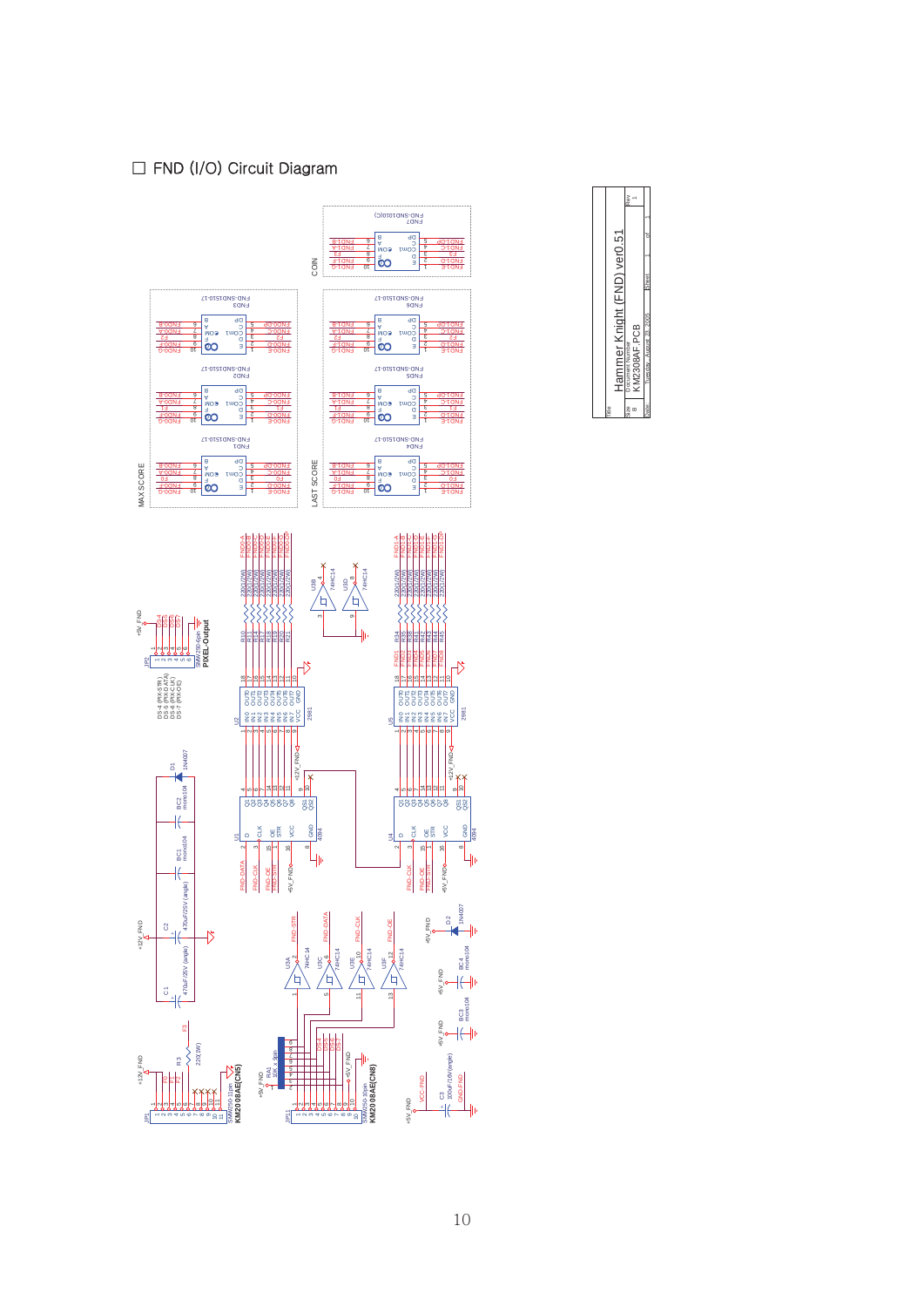

## **How to Control and Set the Mode**

|                                 | KING OF THE HAMMER -- ver 3.T ( Power game ) |     |                |              |     |     |     |                |     |
|---------------------------------|----------------------------------------------|-----|----------------|--------------|-----|-----|-----|----------------|-----|
|                                 |                                              | ť   | $\overline{2}$ | $\mathbf{B}$ | 4   | 5   | б.  | $\overline{7}$ | 8   |
| <b>ICOIN/1 CREDIT</b>           |                                              | OFF |                |              |     |     |     |                |     |
| 2COIN/1 CREDIT                  |                                              | ON. |                |              |     |     |     |                |     |
|                                 | 0<br>٠                                       |     | OFF            | OFF          |     |     |     |                |     |
|                                 | 2                                            |     | ON             | OFF          |     |     |     |                |     |
| Free tickets                    | $\overline{4}$                               |     | OFF            | ON           |     |     |     |                |     |
|                                 | B.                                           |     | ON             | ON           |     |     |     |                |     |
| og 4. ap                        | Ü                                            |     |                |              | OFF | OFF |     |                | Đ.  |
| <b>Tickets</b> per              | 10                                           |     |                |              | ON  | OFF |     |                |     |
| high score                      | 20                                           |     |                |              | OFF | ON  |     |                |     |
|                                 | 30                                           |     |                |              | ON  | ON  |     | m,             |     |
| No function                     |                                              |     |                |              |     |     | OFF | OFF            |     |
| <b>Ticket Over</b><br>820 score | 5                                            |     |                |              |     |     | ON  | OFF            |     |
| <b>Ticket Over</b><br>840 score | 5                                            |     |                |              |     |     | OFF | ÖN             |     |
| <b>Ticket Over</b><br>860 score | 5                                            |     |                |              |     |     | ON  | ON             |     |
| <b>BACK UP</b>                  |                                              |     |                |              |     |     | œ   |                | OFF |

\* Back up function

ON - always do not back up

OFF - always auto back up

.The score of 1st and 2nd play sum into the top FND.

\*The high score is deducted by one point every play.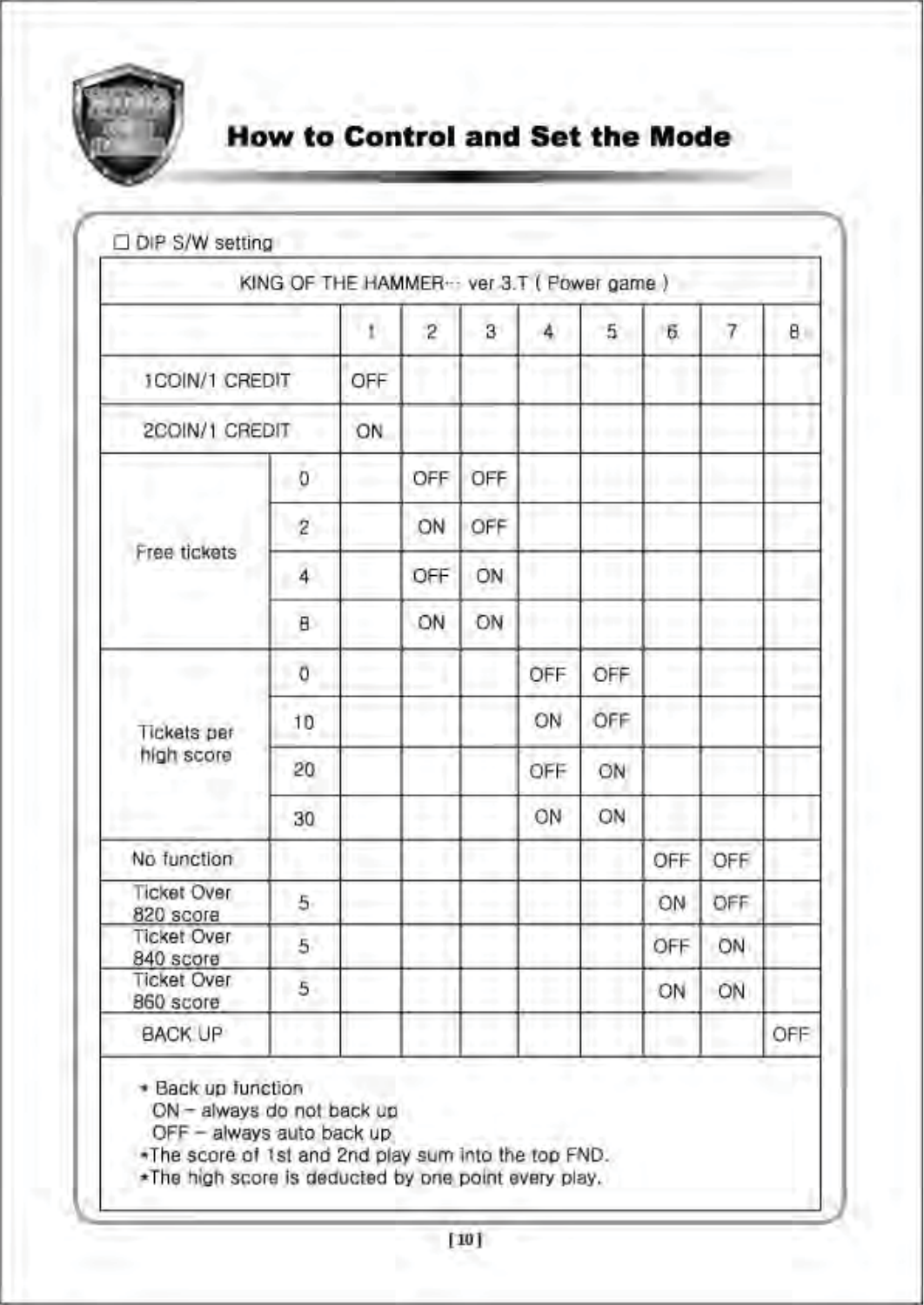

# Part List

| Name                                 | Material                                                                                                                    |               |
|--------------------------------------|-----------------------------------------------------------------------------------------------------------------------------|---------------|
| PCB (per kind)                       | 4EA(Main, FND, I/O PCB)<br>$- FND 3 type -$<br>C type<br>B type<br>A type<br><b>SISBE</b><br>698,939<br>FH<br>HH<br>BBB 886 |               |
| Processed Steel<br>(Milling product) | 10 Kinds                                                                                                                    |               |
| Aluminum Hitting Plate               | 1EA                                                                                                                         | Aluminum      |
| Sticker and PC Print                 | 일체                                                                                                                          | PC5T          |
| Trans                                | <b>IEA</b>                                                                                                                  | 110 or 220V   |
| High Intensity LED                   | 30EA                                                                                                                        | LED           |
| Urathane Hammer                      | 1EA                                                                                                                         | Urethane & MC |
| Solenoid                             | 1EA                                                                                                                         | 2K            |
| <b>Trust Bearing</b>                 | 1EA                                                                                                                         | 51110         |
| Olless Bearing                       | 2EA                                                                                                                         | 35X40X30      |
| Pig tail                             | 3EA                                                                                                                         |               |
| S.P large size, small size           | 2EA                                                                                                                         |               |
| Coin Box                             | 1EA                                                                                                                         |               |
| Ticket Dispenser                     | 1EA                                                                                                                         |               |
| Vibration-Proof Rubber               | 2EA                                                                                                                         |               |
| Vibration-Proof Rubber 12M           | 10EA                                                                                                                        |               |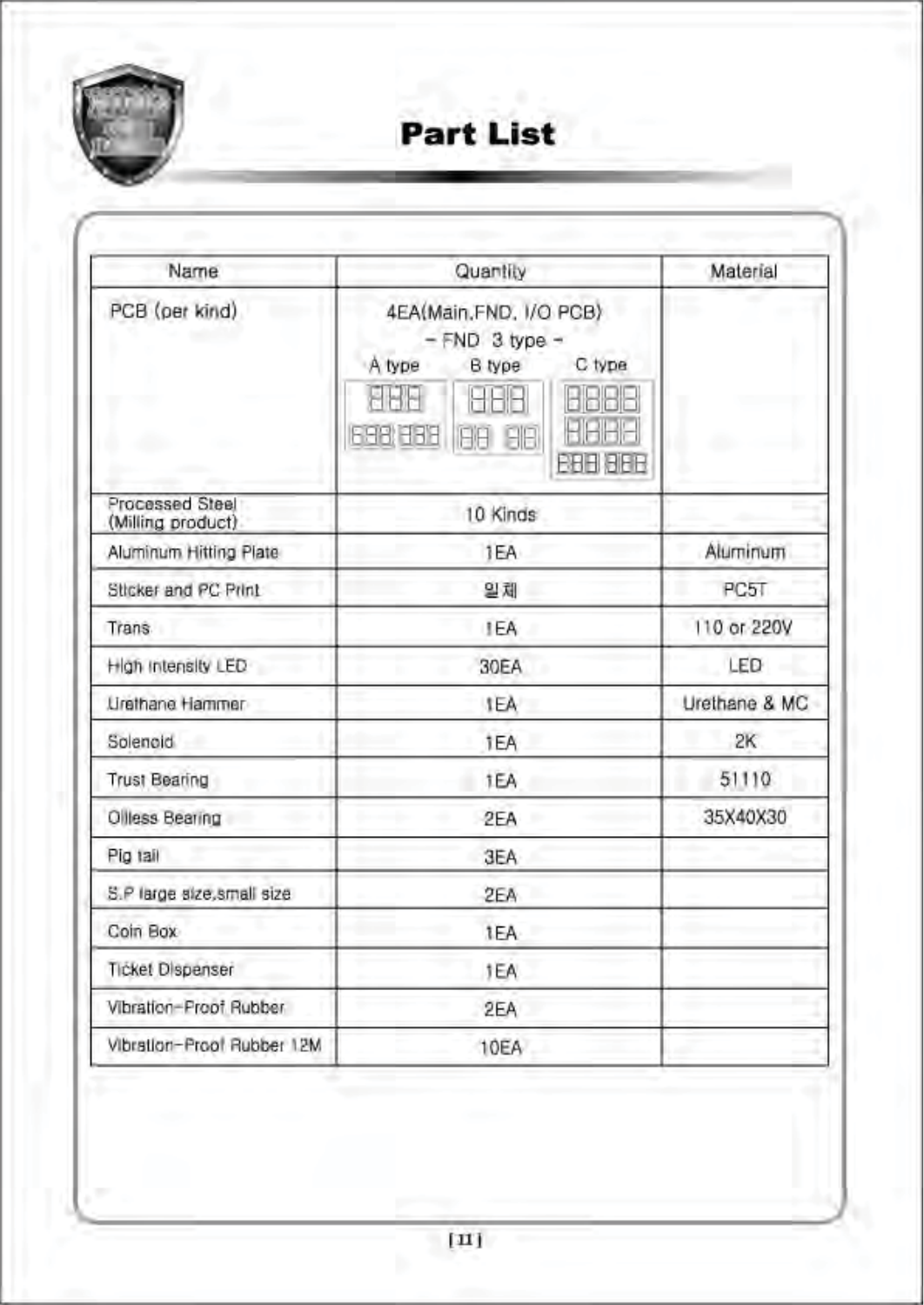

## **Trouble Shooting & Maintenance**

 $\Box$  In case of loosening a screw bolt Tighten a screw bolt by using 10mm lens tool once a week



 $\Box$  In case that the sensor is not checked



 $\Box$  In case a hitting plate does not go up

- \* Solenoid works very well when a small amount of grease is applied on the processed part of  $\neg$ -shape.
- In case of PCB problem
- \* Contact main office of manufacturer or the place of purchase.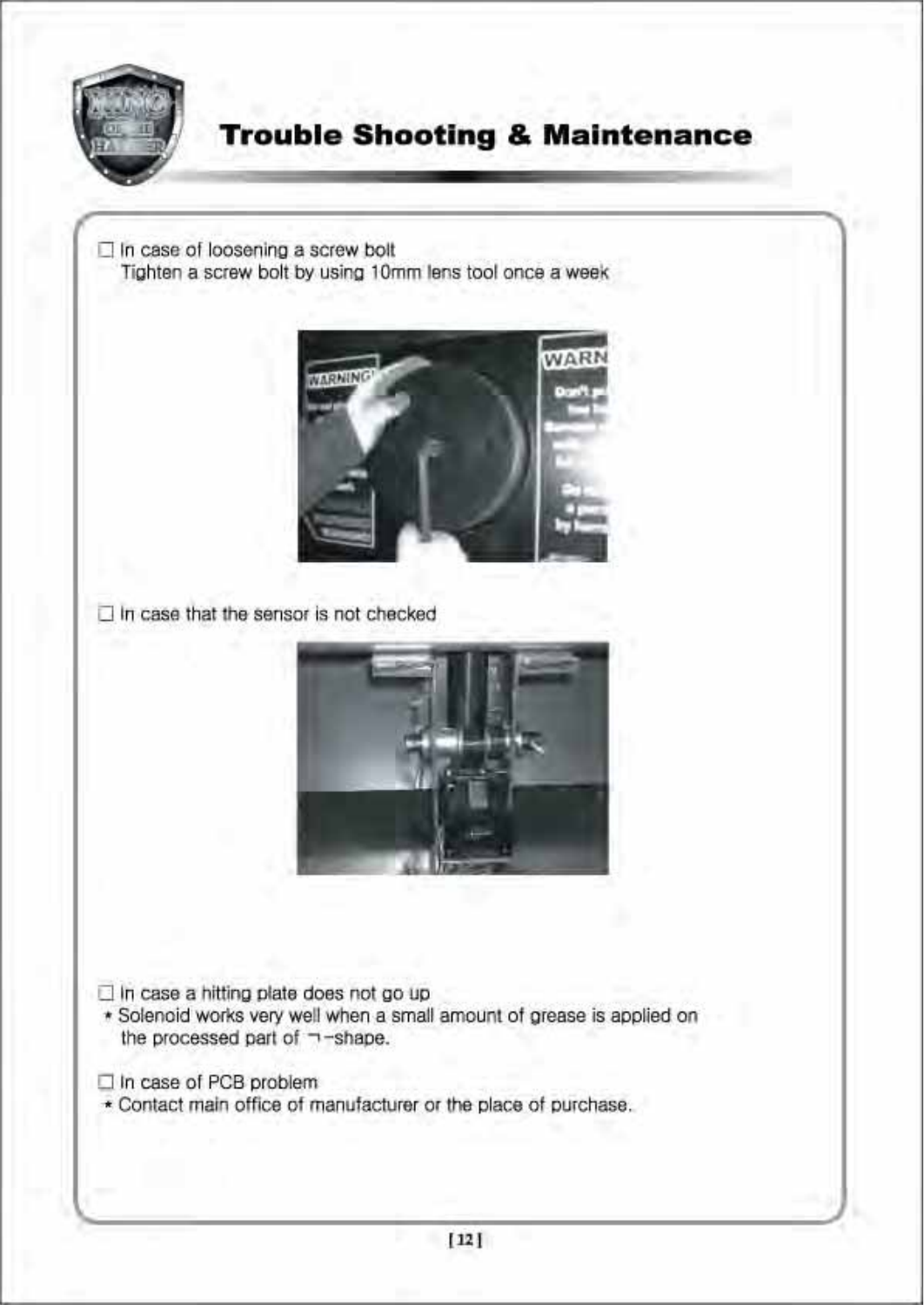

# **How to Assemble**

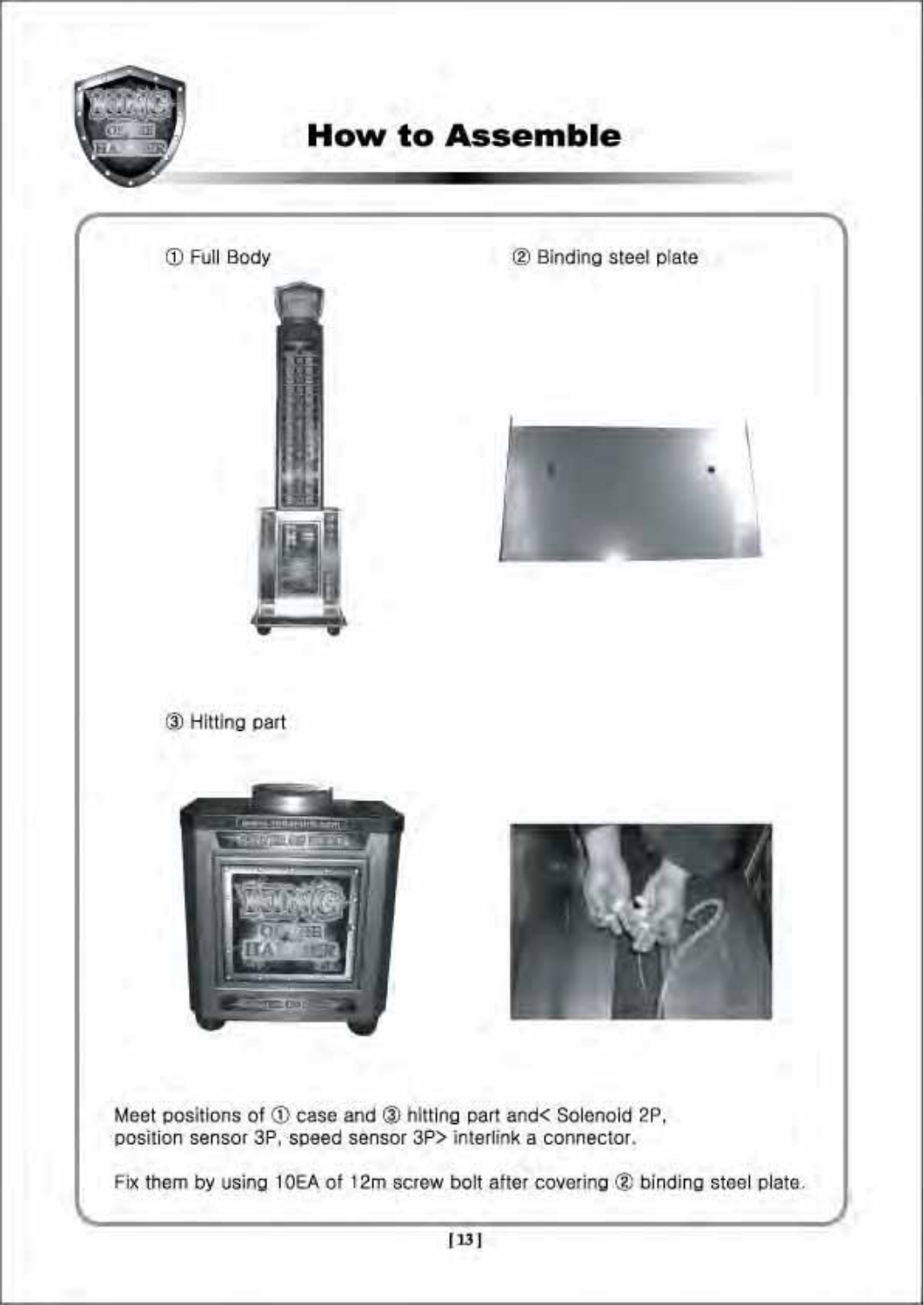